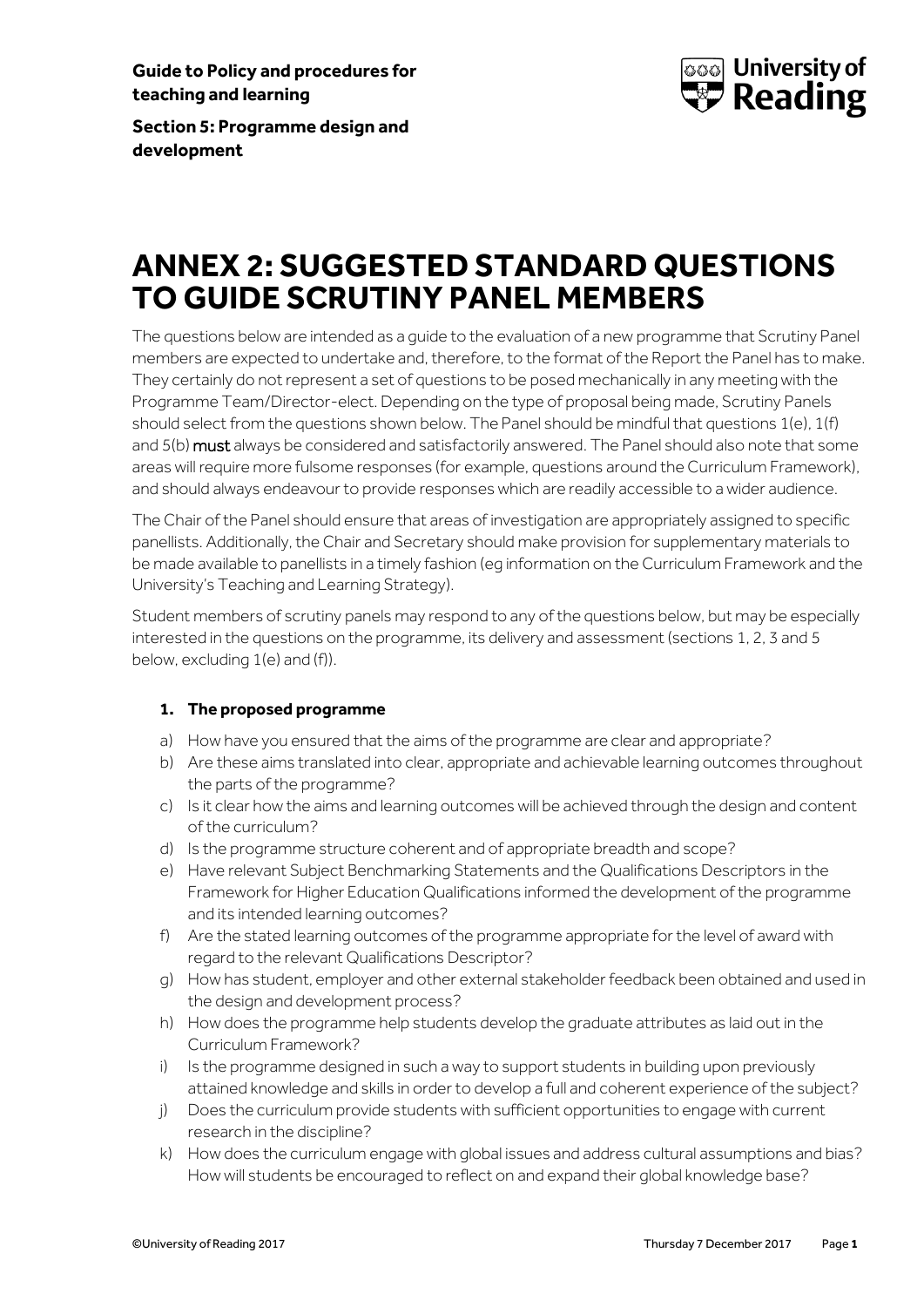## **2. The programme description**

- a) Are the teaching, learning and assessment strategies clear?
- b) How do you know that programme content and structure appropriate to the students to be recruited?
- c) Will the programme engender appropriate academic skills development (including employability skills and discipline-specific research skills)?
- d) What opportunities exist for language learning, study abroad and placements and how accessible are these to all students?
- e) What consideration has been given to ensure compliance with Competition and Markets Authority guidance<sup>1</sup>, including information provided to students at point of offer?
- f) Is the description clear, intelligible and unambiguous?
- g) What evidence is there that the programme embeds and progressively develops employability across the curriculum?

## **3. Proposed programme delivery**

- a) Do additional stakeholders or subject matter specialists need to be invited to review and comment on the proposed programme?
- b) Is the student workload, fair, appropriate and correctly balanced?
- c) How will students be able to demonstrate achievement of the intended learning outcomes?
- d) How will different learning technologies be used to support the delivery the programme and quality of student experience?
- e) How will student reaction be collected and used? Are the provisions for feedback to students adequate and appropriate?
- f) Does the programme align with the academic and pedagogic principles of the Curriculum Framework? For example,
	- (i.) Is there space within the curriculum for students to reflect on the characteristics of the discipline and its distinctive 'ways of thinking and practising'?
	- (ii.) Will students have sufficient opportunities to learn through research and enquiry?
	- (iii.) Are there opportunities for the students to study content and reflect on topics and issues from alternative national and cultural perspectives?
	- $(iv.)$  What plans are in place to identify and address the needs of a diverse cohort?<sup>2</sup>
	- (v.) How will the programme facilitate a progression from guided to autonomous learning within the discipline?
	- (vi.) How does the curriculum support students in their induction to HE learning and equip them with the requisite academic and subject skills at appropriate stages of their studies?

## **4. Resources**

- a) Are staffing levels and specialisms consistent with the programme content and workloads?
- b) Has there been effective liaison between the Programme Team/Director-elect and the various central support services, where necessary?
- c) Have the implications for residential accommodation been taken into account, if relevant?
- d) Are suitable resources available for the teaching of the programme? Please consider local (eg School-owned resources, like specialist equipment) and central resources (eg Library, TEL, IT and Technical Services).

.

<sup>1</sup> [www.gov.uk/government/collections/higher-education-consumer-law-advice-for-providers-and-students](http://www.gov.uk/government/collections/higher-education-consumer-law-advice-for-providers-and-students)

<sup>&</sup>lt;sup>2</sup> Consideration of diverse students should include ethnicity, gender, age, disability, sexual orientation, religion and belief, socio-economic background, and previous educational background, and previous educational experience as well as students for whom English is not their first language and those unfamiliar with the UK HE educational system/culture.